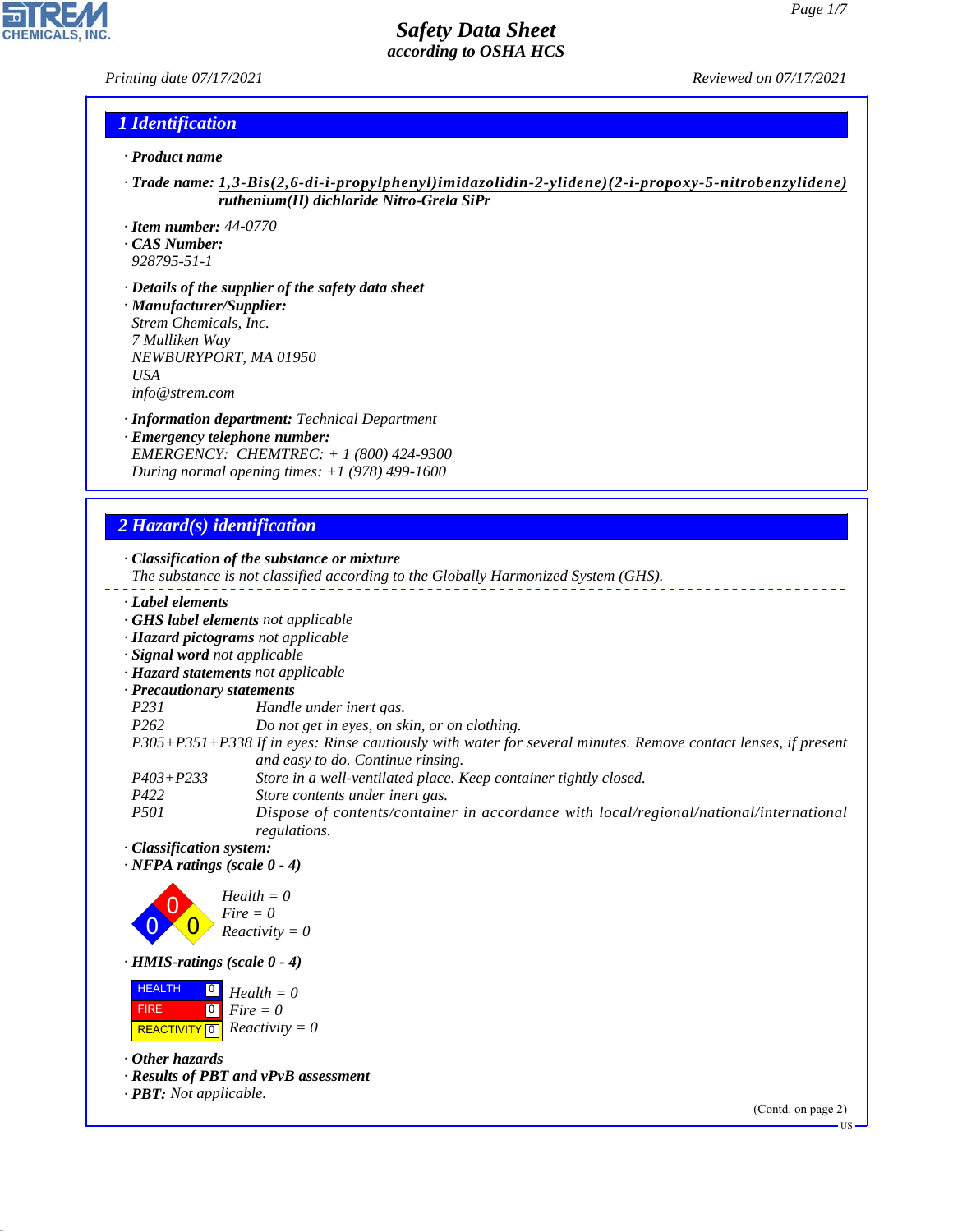*Printing date 07/17/2021 Reviewed on 07/17/2021*

*Trade name: 1,3-Bis(2,6-di-i-propylphenyl)imidazolidin-2-ylidene)(2-i-propoxy-5-nitrobenzylidene) ruthenium(II) dichloride Nitro-Grela SiPr*

*· vPvB: Not applicable.*

(Contd. of page 1)

#### *3 Composition/information on ingredients*

*· Chemical characterization: Substances*

*· CAS No. Description*

*928795-51-1 1,3-Bis(2,6-di-i-propylphenyl)imidazolidin-2-ylidene)(2-i propoxy-5-nitrobenzylidene) ruthenium(II) dichloride Nitro- Grela SiPr*

#### *4 First-aid measures*

- *· Description of first aid measures*
- *· General information: No special measures required.*
- *· After inhalation: Supply fresh air; consult doctor in case of complaints.*
- *· After skin contact: Generally the product does not irritate the skin.*
- *· After eye contact: Rinse opened eye for several minutes under running water. Then consult a doctor.*
- *· After swallowing: If symptoms persist consult doctor.*
- *· Information for doctor:*
- *· Most important symptoms and effects, both acute and delayed No further relevant information available.*
- *· Indication of any immediate medical attention and special treatment needed*
- *No further relevant information available.*

#### *5 Fire-fighting measures*

- *· Extinguishing media*
- *· Suitable extinguishing agents: Use fire fighting measures that suit the environment.*
- *· Special hazards arising from the substance or mixture No further relevant information available.*
- *· Advice for firefighters*
- *· Protective equipment: No special measures required.*

#### *6 Accidental release measures*

- *· Personal precautions, protective equipment and emergency procedures Not required.*
- *· Environmental precautions: Do not allow to enter sewers/ surface or ground water.*
- *· Methods and material for containment and cleaning up: Dispose contaminated material as waste according to item 13.*
- *· Reference to other sections*
- *See Section 7 for information on safe handling.*
- *See Section 8 for information on personal protection equipment.*
- *See Section 13 for disposal information.*

#### *· Protective Action Criteria for Chemicals*

*· PAC-1:*

*Substance is not listed.*

*· PAC-2:*

44.1.1

*Substance is not listed.*

(Contd. on page 3)

**HS**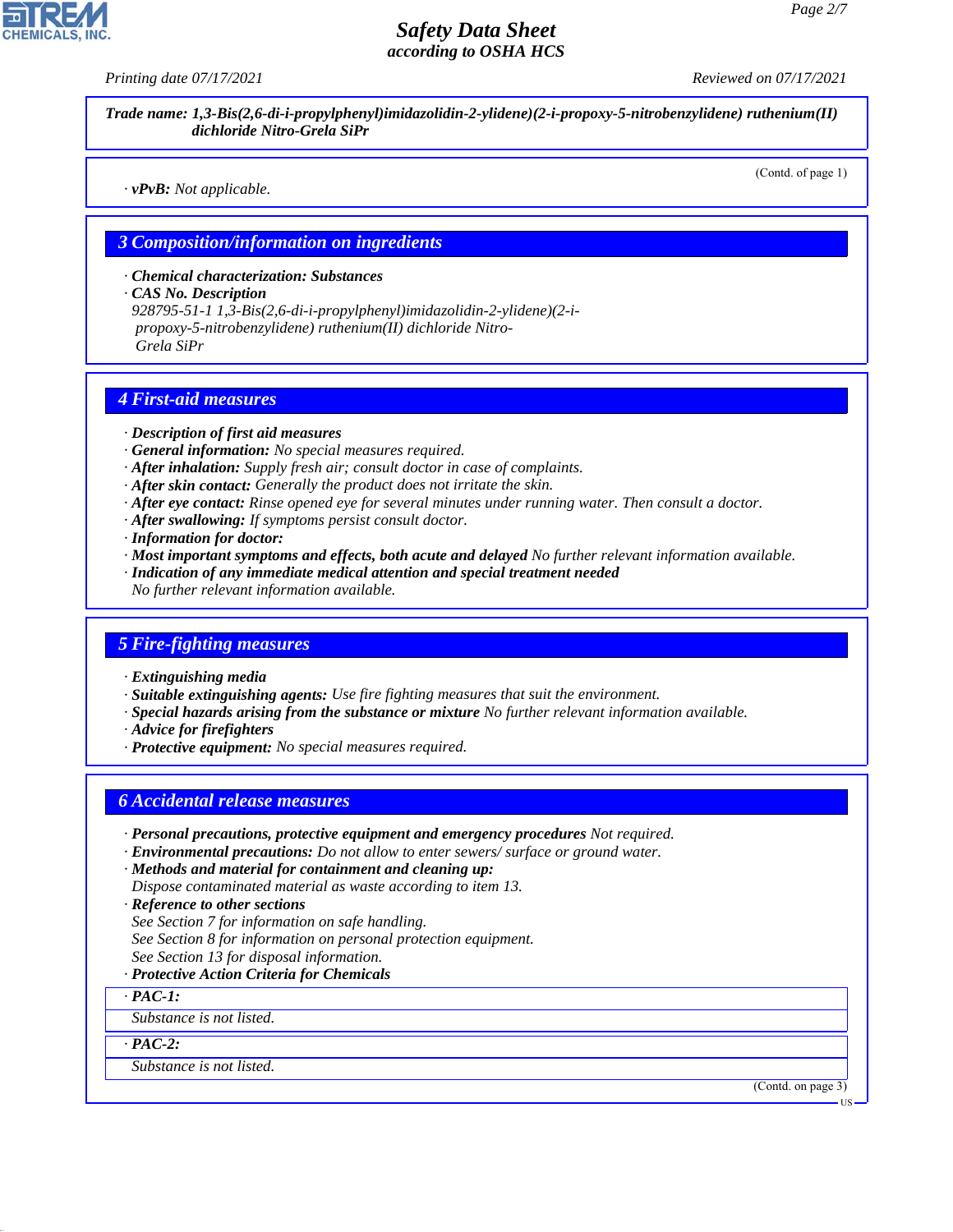*Printing date 07/17/2021 Reviewed on 07/17/2021*

*Trade name: 1,3-Bis(2,6-di-i-propylphenyl)imidazolidin-2-ylidene)(2-i-propoxy-5-nitrobenzylidene) ruthenium(II) dichloride Nitro-Grela SiPr*

#### (Contd. of page 2)

#### *· PAC-3:*

*Substance is not listed.*

## *7 Handling and storage*

*· Handling: Handle under inert gas.*

- *· Precautions for safe handling*
- *No special measures required.*
- *Open and handle receptacle with care.*
- *· Information about protection against explosions and fires: No special measures required.*
- *· Conditions for safe storage, including any incompatibilities*
- *· Storage: Store contents under inert gas.*
- *· Requirements to be met by storerooms and receptacles: No special requirements.*
- *· Information about storage in one common storage facility: Not required.*
- *· Further information about storage conditions: None.*
- *· Specific end use(s) No further relevant information available.*

#### *8 Exposure controls/personal protection*

- *· Additional information about design of technical systems: No further data; see item 7.*
- *· Control parameters*
- *· Components with limit values that require monitoring at the workplace: Not required.*
- *· Additional information: The lists that were valid during the creation were used as basis.*
- *· Exposure controls*
- *· Personal protective equipment:*
- *· General protective and hygienic measures:*
- *The usual precautionary measures for handling chemicals should be followed.*
- *· Breathing equipment: Not required.*
- *· Protection of hands:*



44.1.1

\_S*Protective gloves*

*The glove material has to be impermeable and resistant to the product/ the substance/ the preparation. Due to missing tests no recommendation to the glove material can be given for the product/ the preparation/ the chemical mixture.*

*Selection of the glove material on consideration of the penetration times, rates of diffusion and the degradation · Material of gloves*

*The selection of the suitable gloves does not only depend on the material, but also on further marks of quality and varies from manufacturer to manufacturer.*

*· Penetration time of glove material*

*The exact break through time has to be found out by the manufacturer of the protective gloves and has to be observed.*

*· Eye protection: Safety glasses*

(Contd. on page 4)

US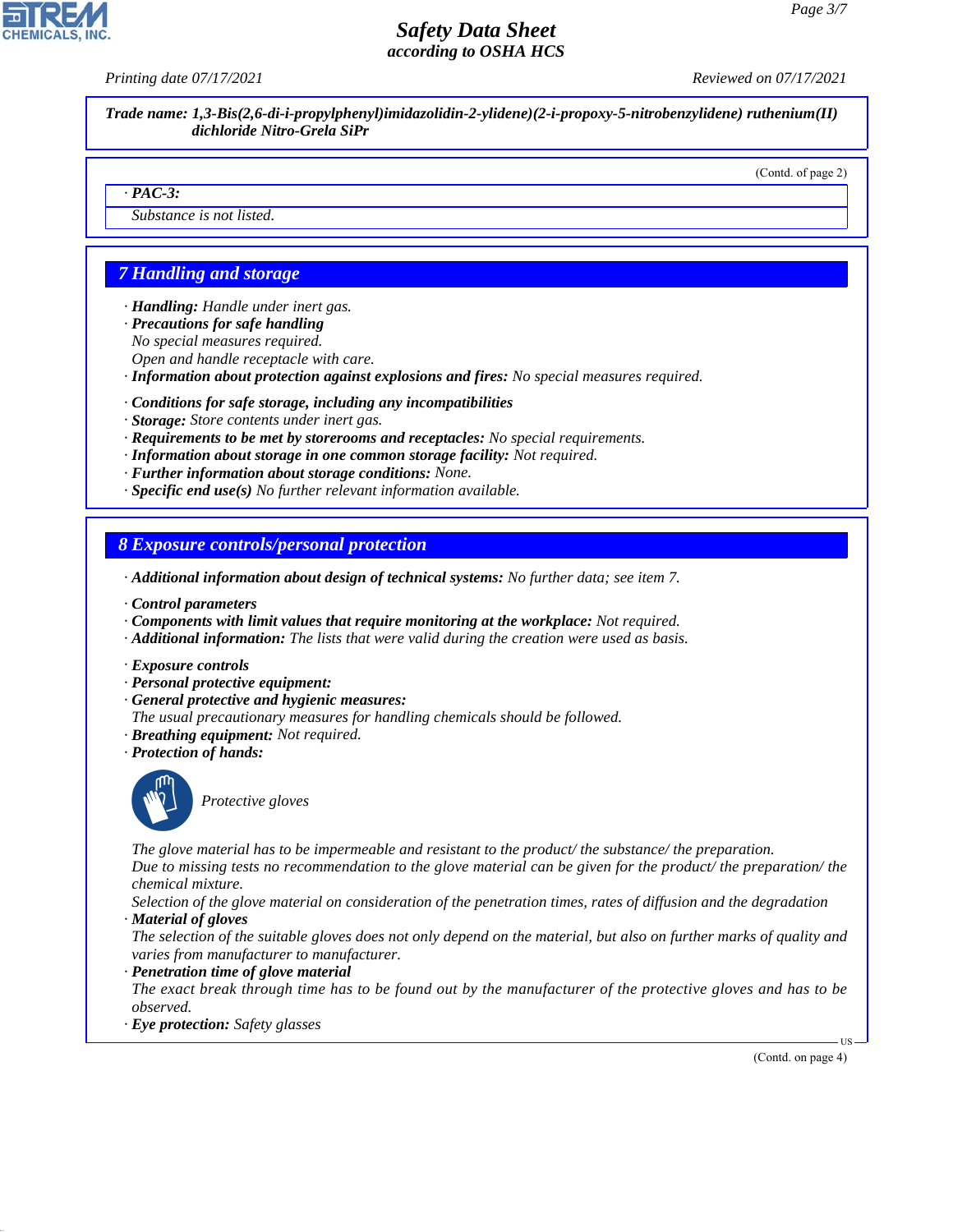P

**CHEMICALS, INC.** 

*Printing date 07/17/2021 Reviewed on 07/17/2021*

*Trade name: 1,3-Bis(2,6-di-i-propylphenyl)imidazolidin-2-ylidene)(2-i-propoxy-5-nitrobenzylidene) ruthenium(II) dichloride Nitro-Grela SiPr*

(Contd. of page 3)

| <b>9 Physical and chemical properties</b>                  |                                               |  |
|------------------------------------------------------------|-----------------------------------------------|--|
| · Information on basic physical and chemical properties    |                                               |  |
| · General Information                                      |                                               |  |
| $\cdot$ Appearance:                                        |                                               |  |
| Form:                                                      | Powder                                        |  |
| Color:                                                     | Green                                         |  |
| $\cdot$ Odor:                                              | Characteristic                                |  |
| Odor threshold:                                            | Not determined.                               |  |
| $\cdot$ pH-value:                                          | Not applicable.                               |  |
| · Change in condition                                      |                                               |  |
| <b>Melting point/Melting range:</b>                        | Undetermined.                                 |  |
| <b>Boiling point/Boiling range:</b>                        | Undetermined.                                 |  |
| · Flash point:                                             | Not applicable.                               |  |
| · Flammability (solid, gaseous):                           | Product is not flammable                      |  |
| · Ignition temperature:                                    |                                               |  |
| <b>Decomposition temperature:</b>                          | Not determined.                               |  |
| · Auto igniting:                                           | Not determined.                               |  |
| · Danger of explosion:                                     | Product does not present an explosion hazard. |  |
| · Explosion limits:                                        |                                               |  |
| Lower:                                                     | Not determined.                               |  |
| <b>Upper:</b>                                              | Not determined.                               |  |
| $\cdot$ Vapor pressure:                                    | Not applicable.                               |  |
| $\cdot$ Density:                                           | Not determined.                               |  |
| · Relative density                                         | Not determined.                               |  |
| · Vapor density                                            | Not applicable.                               |  |
| $\cdot$ Evaporation rate                                   | Not applicable.                               |  |
| · Solubility in / Miscibility with                         |                                               |  |
| Water:                                                     | Insoluble.                                    |  |
| · Partition coefficient (n-octanol/water): Not determined. |                                               |  |
| · Viscosity:                                               |                                               |  |
| Dynamic:                                                   | Not applicable.                               |  |
| Kinematic:                                                 | Not applicable.                               |  |
| · Solvent content:                                         |                                               |  |
| Organic solvents:                                          | $0.0\%$                                       |  |
| <b>VOC</b> content:                                        | 0.0 g/l / 0.00 lb/gl                          |  |
| $\cdot$ Other information                                  | No further relevant information available.    |  |

# *10 Stability and reactivity*

*· Reactivity No further relevant information available.*

*· Chemical stability*

44.1.1

*· Thermal decomposition / conditions to be avoided: No decomposition if used according to specifications.*

*· Possibility of hazardous reactions No dangerous reactions known.*

(Contd. on page 5)

US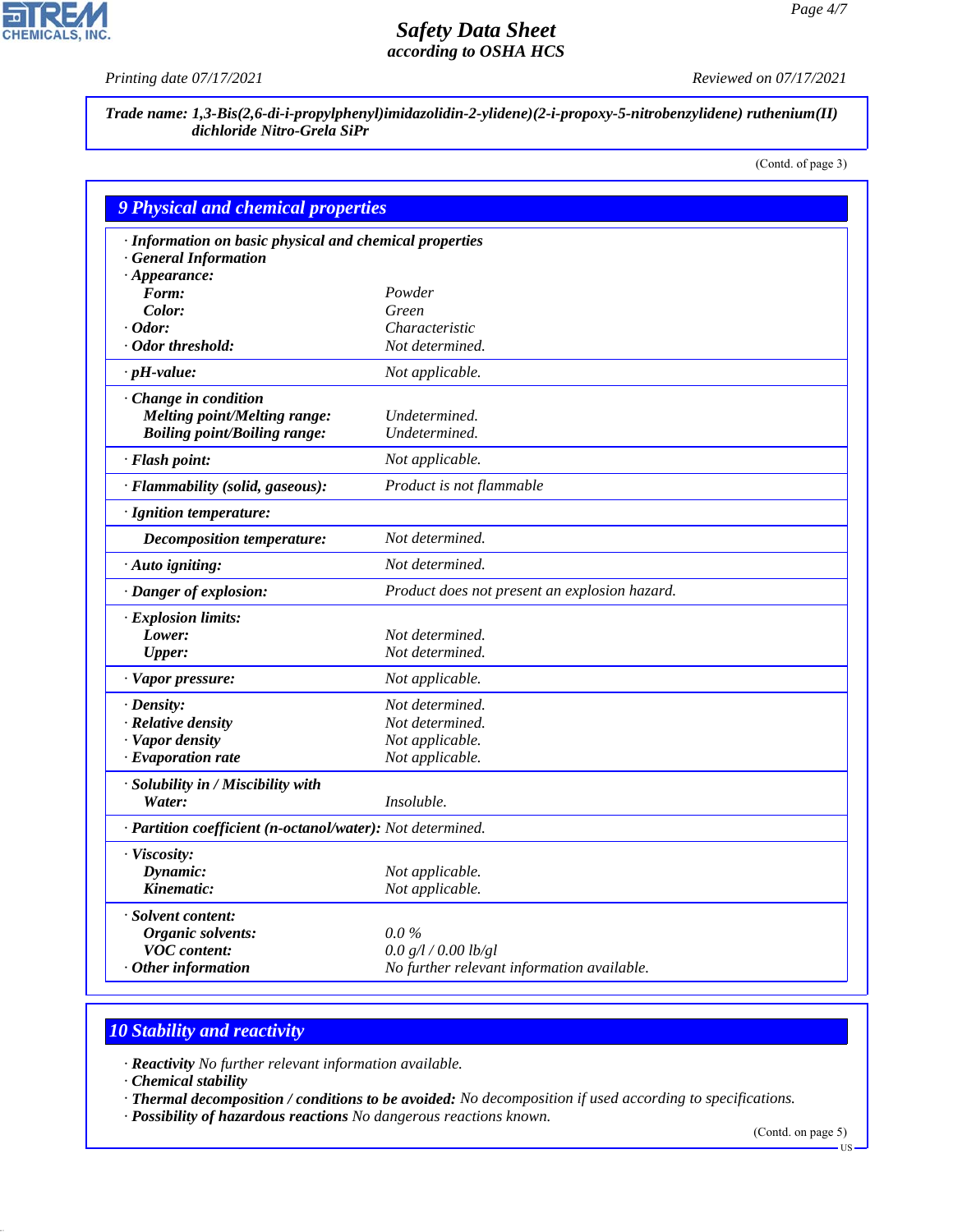*Printing date 07/17/2021 Reviewed on 07/17/2021*

*Trade name: 1,3-Bis(2,6-di-i-propylphenyl)imidazolidin-2-ylidene)(2-i-propoxy-5-nitrobenzylidene) ruthenium(II) dichloride Nitro-Grela SiPr*

(Contd. of page 4)

- *· Conditions to avoid No further relevant information available.*
- *· Incompatible materials: No further relevant information available.*
- *· Hazardous decomposition products: No dangerous decomposition products known.*

### *11 Toxicological information*

- *· Information on toxicological effects*
- *· Acute toxicity:*
- *· Primary irritant effect:*
- *· on the skin: No irritant effect.*
- *· on the eye: No irritating effect.*
- *· Sensitization: No sensitizing effects known.*
- *· Additional toxicological information:*

*When used and handled according to specifications, the product does not have any harmful effects according to our experience and the information provided to us. The substance is not subject to classification.*

*· Carcinogenic categories*

*· IARC (International Agency for Research on Cancer)*

*Substance is not listed.*

*· NTP (National Toxicology Program)*

*Substance is not listed.*

*· OSHA-Ca (Occupational Safety & Health Administration)*

*Substance is not listed.*

# *12 Ecological information*

- *· Toxicity*
- *· Aquatic toxicity: No further relevant information available.*
- *· Persistence and degradability No further relevant information available.*
- *· Behavior in environmental systems:*
- *· Bioaccumulative potential No further relevant information available.*
- *· Mobility in soil No further relevant information available.*
- *· Additional ecological information:*
- *· General notes:*
- *Water hazard class 1 (Self-assessment): slightly hazardous for water*

*Do not allow undiluted product or large quantities of it to reach ground water, water course or sewage system. · Results of PBT and vPvB assessment*

- *· PBT: Not applicable.*
- *· vPvB: Not applicable.*
- *· Other adverse effects No further relevant information available.*

#### *13 Disposal considerations*

*· Waste treatment methods*

44.1.1

*· Recommendation: Disposal must be made according to official regulations.*

(Contd. on page 6)

US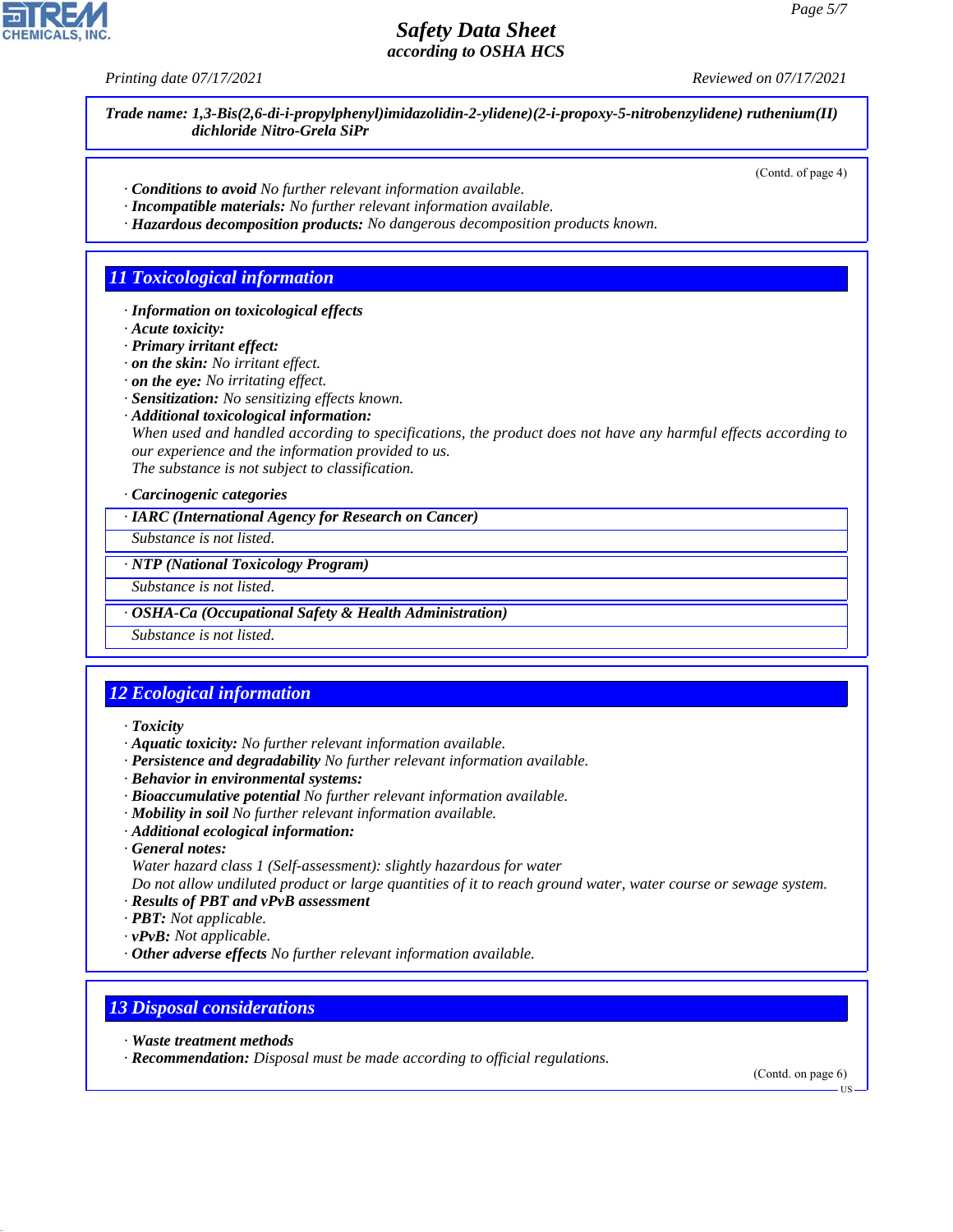*Printing date 07/17/2021 Reviewed on 07/17/2021*

*Trade name: 1,3-Bis(2,6-di-i-propylphenyl)imidazolidin-2-ylidene)(2-i-propoxy-5-nitrobenzylidene) ruthenium(II) dichloride Nitro-Grela SiPr*

(Contd. of page 5)

*· Uncleaned packagings:*

*· Recommendation: Disposal must be made according to official regulations.*

| <b>14 Transport information</b>                                                     |                 |  |
|-------------------------------------------------------------------------------------|-----------------|--|
| $\cdot$ UN-Number<br>· DOT, ADN, IMDG, IATA                                         | not regulated   |  |
| $\cdot$ UN proper shipping name<br>· DOT, ADN, IMDG, IATA                           | not regulated   |  |
| $\cdot$ Transport hazard class(es)                                                  |                 |  |
| · DOT, ADN, IMDG, IATA<br>· Class                                                   | not regulated   |  |
| · Packing group<br>· DOT, IMDG, IATA                                                | not regulated   |  |
| · Environmental hazards:                                                            | Not applicable. |  |
| · Special precautions for user                                                      | Not applicable. |  |
| · Transport in bulk according to Annex II of<br><b>MARPOL73/78 and the IBC Code</b> | Not applicable. |  |
| · UN "Model Regulation":                                                            | not regulated   |  |

#### *15 Regulatory information*

*· Safety, health and environmental regulations/legislation specific for the substance or mixture · Sara*

*· Section 355 (extremely hazardous substances):*

*Substance is not listed.*

*· Section 313 (Specific toxic chemical listings):*

*Substance is not listed.*

*· TSCA (Toxic Substances Control Act):*

*Substance is not listed.*

*· Proposition 65*

*· Chemicals known to cause cancer:*

*Substance is not listed.*

*· Chemicals known to cause reproductive toxicity for females:*

*Substance is not listed.*

*· Chemicals known to cause reproductive toxicity for males:*

*Substance is not listed.*

*· Chemicals known to cause developmental toxicity:*

*Substance is not listed.*

44.1.1

(Contd. on page 7)



US